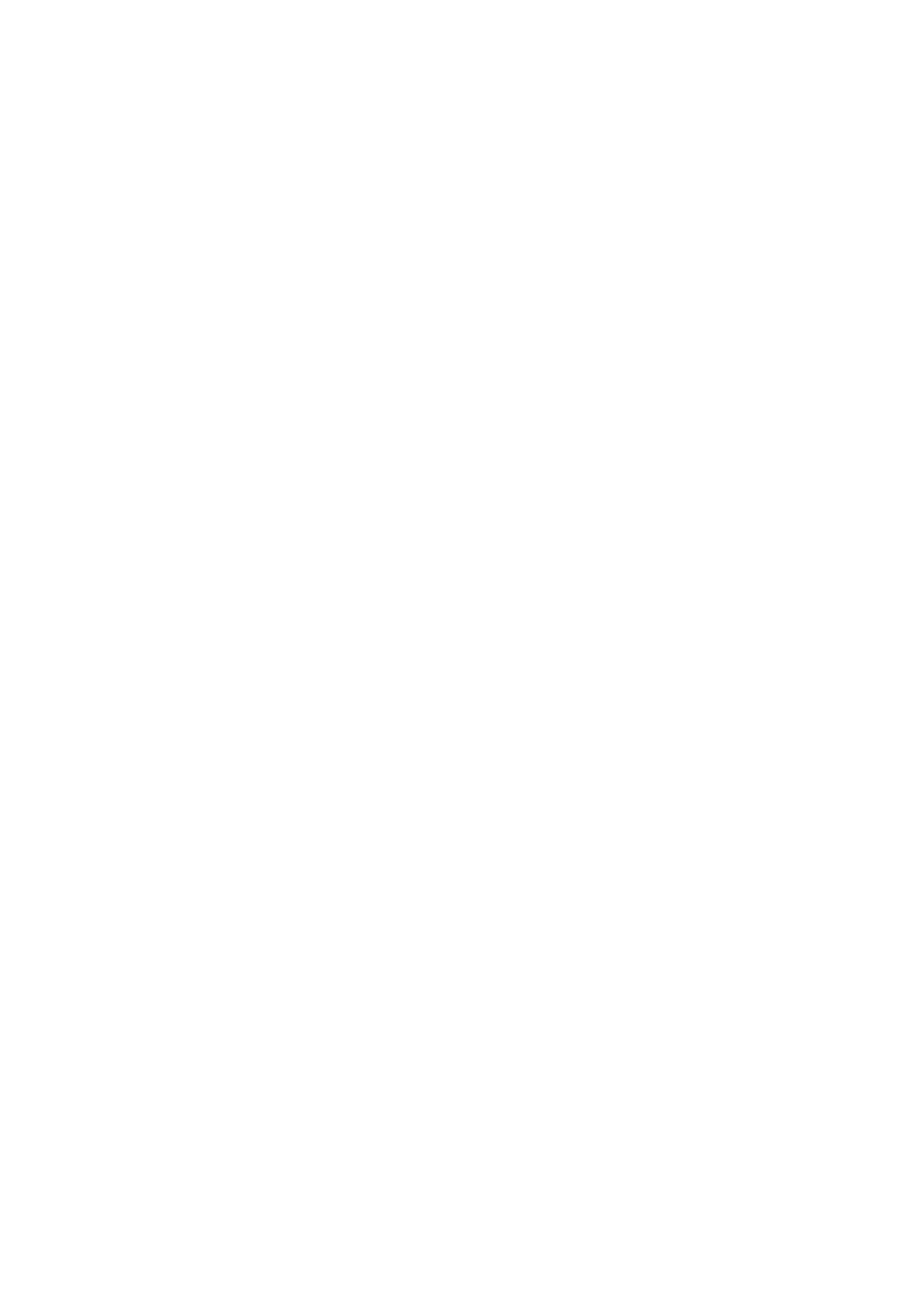Cambridge Education 22 Station Road Cambridge CB1 2JD United Kingdom

T +44 (0)1223 463500 F +44 (0)1223 461007 camb-ed.com

## AAL inengel **School inspection report British Schools Overseas**

Al Yasmina Academy

22 & 23 January 2018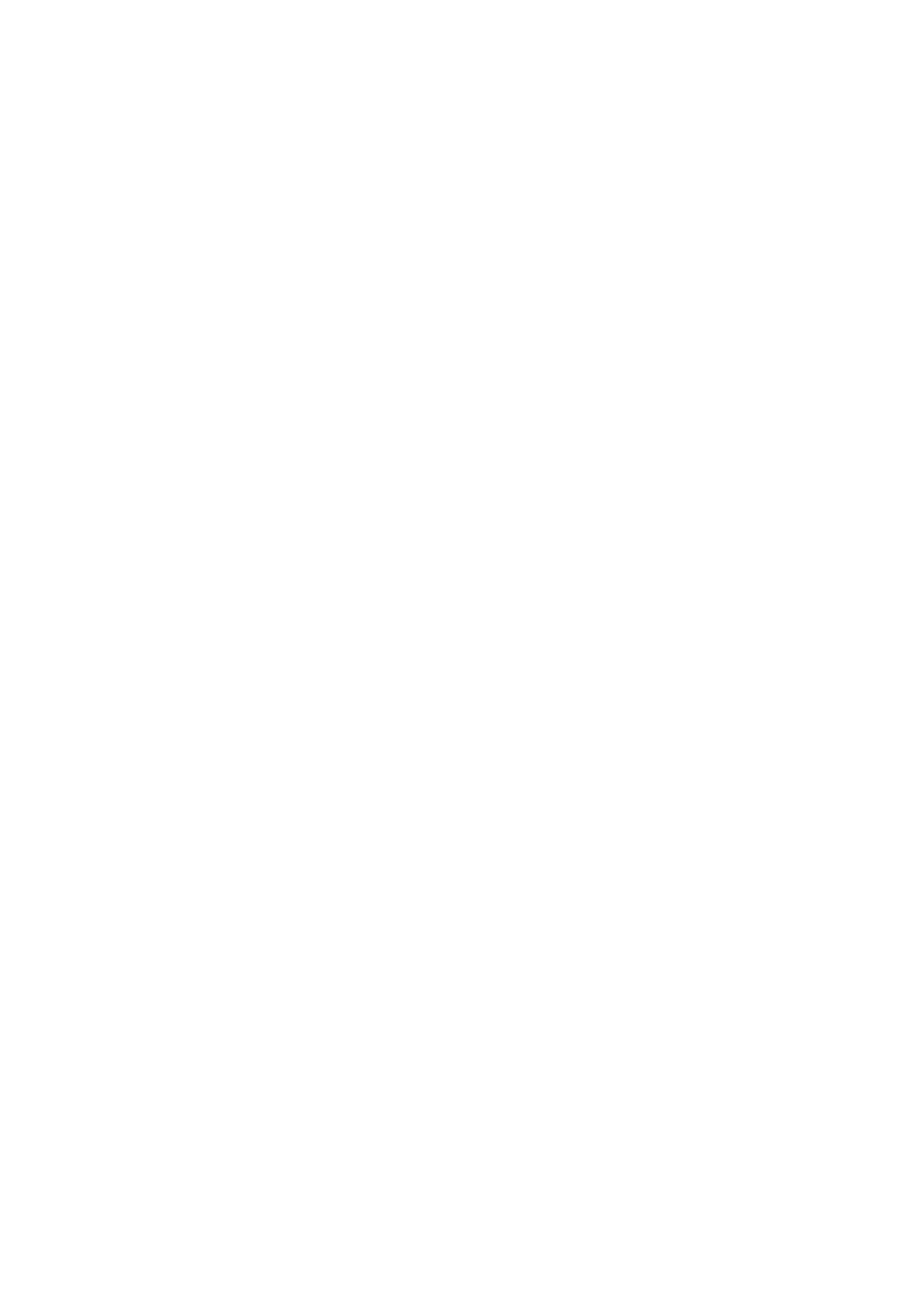# **Issue and Revision Record**

| <b>Revision</b> | <b>Date</b> | <b>Originator</b> | <b>Checker</b> | <b>Approver</b> | <b>Description</b>                      |
|-----------------|-------------|-------------------|----------------|-----------------|-----------------------------------------|
|                 | 15/02/18    | <b>PH</b>         | LS             | <b>CDH</b>      | 1 <sup>st</sup> Draft for QA            |
| 2               | 19/02/18    | PН                | LS             | CDH             | Draft for factual accuracy check        |
| 3               | 26/02/18    | <b>PH</b>         | LS             | <b>CDH</b>      | 2 <sup>nd</sup> Draft to PH for comment |
| 4               | 28/02/18    | PН                | LS             | CDH             | 3 <sup>rd</sup> draft for QA            |
| 5               | 28/02/18    | PH                | LS             | <b>CDH</b>      | 3rd draft for factual accuracy          |
| 6               | 01/03/18    | PН                | LS/DS          | CDH             | <b>Final Report</b>                     |
|                 |             |                   |                |                 |                                         |

#### **Document reference:** 381800 | 6

#### **Information class: Standard**

This document is issued for the party which commissioned it and for specific purposes connected with the abovecaptioned project only. It should not be relied upon by any other party or used for any other purpose.

We accept no responsibility for the consequences of this document being relied upon by any other party, or being used for any other purpose, or containing any error or omission which is due to an error or omission in data supplied to us by other parties.

This document contains confidential information and proprietary intellectual property. It should not be shown to other parties without consent from us and from the party which commissioned it.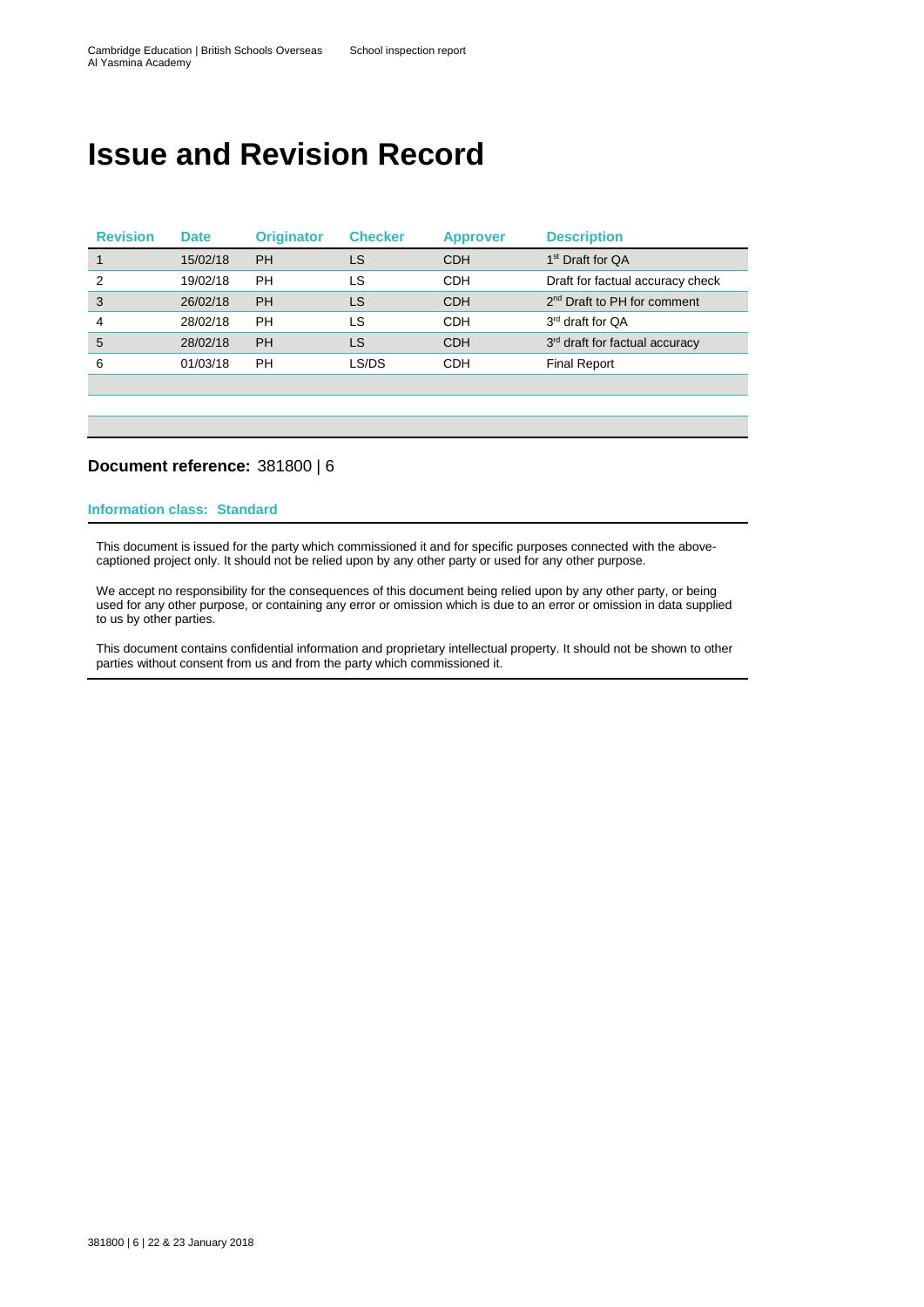# **Contents**

| Information about the school                                                                                                                                                                                                                                                    | 1                             |
|---------------------------------------------------------------------------------------------------------------------------------------------------------------------------------------------------------------------------------------------------------------------------------|-------------------------------|
| Information about this inspection                                                                                                                                                                                                                                               | 1                             |
| <b>Overall effectiveness</b>                                                                                                                                                                                                                                                    | $\overline{2}$                |
| Compliance with regulatory requirements                                                                                                                                                                                                                                         | 8                             |
| What the school could do to improve further                                                                                                                                                                                                                                     | 8                             |
| Standards for inspection of British schools overseas<br>Quality of education provided<br>Spiritual, moral, social and cultural development of pupils<br>Welfare, health and safety of pupils                                                                                    | 9<br>9<br>9<br>9              |
| Suitability of staff, supply staff and proprietors<br>Premises of and accommodation at schools<br>Provision of information<br>Manner in which complaints are handled<br>Quality of leadership in and management of schools<br>Minimum standards for boarding (where applicable) | 9<br>9<br>9<br>10<br>10<br>10 |
| <b>Glossary of terms</b>                                                                                                                                                                                                                                                        | 11                            |
| What inspection judgements mean<br>Common terminology used by inspectors                                                                                                                                                                                                        | 11<br>12 <sup>2</sup>         |
| <b>School details</b>                                                                                                                                                                                                                                                           | 13                            |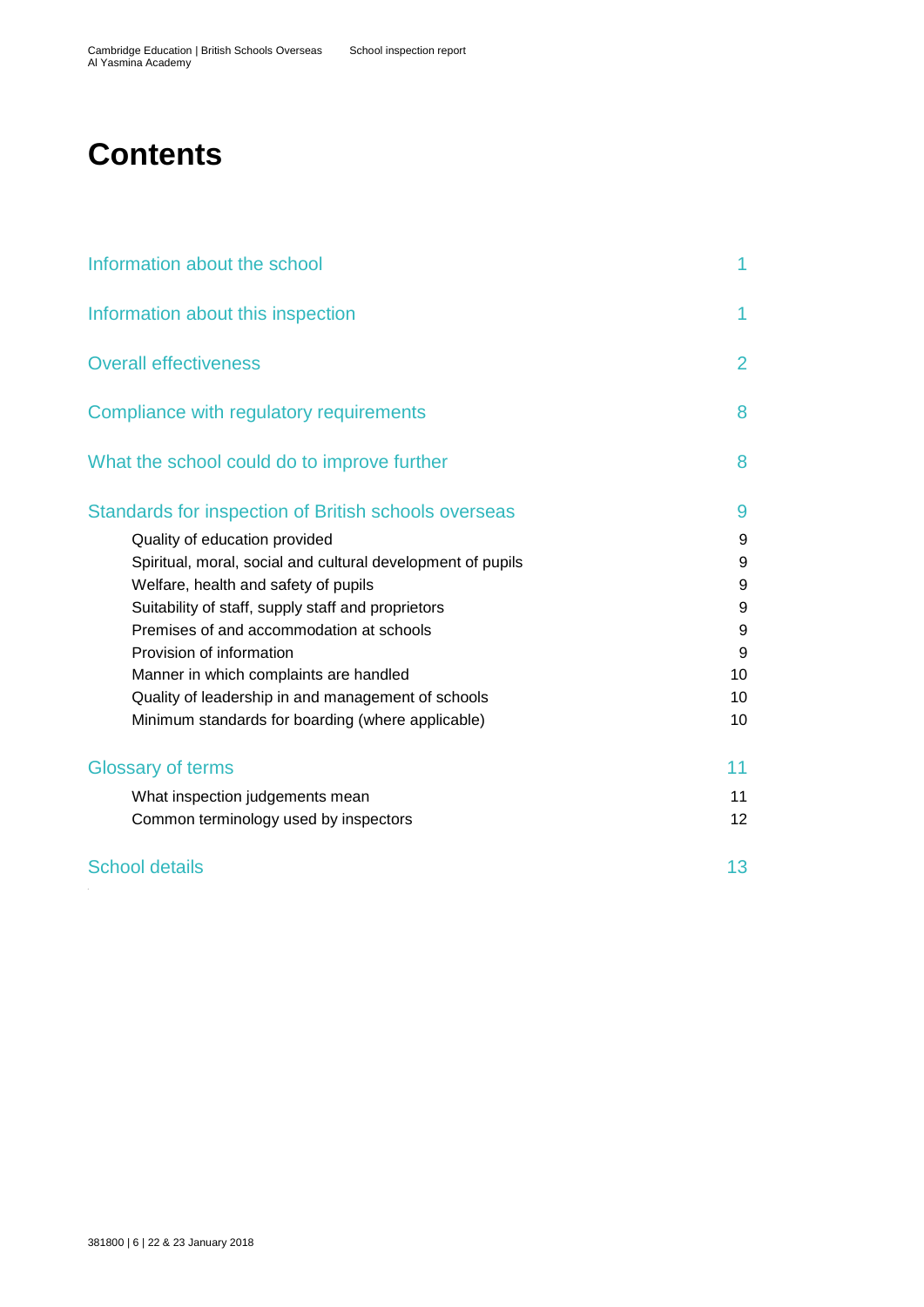# Purpose and scope of the inspection

Overseas schools describing themselves as "British" are subject to recognition by the British government under the voluntary inspection scheme. The Department for Education (DfE) has put in place arrangements for inspection against a common set of standards that British Schools Overseas (BSO) can choose to adopt.

The purpose is to inform parents of pupils in British schools overseas how those schools measure up against the standards that apply to independent schools in the United Kingdom. As an inspectorate authorised by the DfE, and quality assured by Ofsted, Cambridge Education can inspect British schools overseas using the agreed criteria. Following the inspection, the lead inspector will prepare an inspection report that is made available to parents and prospective parents, via the DfE's website, so that they are informed about the quality of education in the inspected school and its compatibility with independent schools in the United Kingdom. An essential element of the inspection is considering the extent to which the British character of the school is evident in its ethos, curriculum, teaching, care for pupils and pupils' achievements. By achieving UK inspection based accreditation, participating schools demonstrate that they provide a British education that has similar characteristics to an education in an independent school in the UK. The inspection will also identify what the school does well and what needs to improve. Inspectors will report with integrity the extent to which the school achieves its aims and meets the requirements for registration.

## <span id="page-6-0"></span>Information about the school

Al Yasmina Academy is an all through school, from the beginning of foundation stage up to year 13. The academy has 1,683 students on roll aged 3 – 18 with 114 of these in the sixth form. The academy is one of the 7 academies in the Aldar Academies Group.

The school follows the English National Curriculum, A- levels at post 16 and the Ministry of Education (MoE) curriculum of the UAE.

The Academy was last inspected in November 2015 by ADEK (ADEC) when it was judged to be very good with outstanding features overall.

# <span id="page-6-1"></span>Information about this inspection

This inspection was carried out by a team of six inspectors; Luma Atallah, Ray Biglin, Chris Dowsett, Bill Houldsworth, Chris Merrick and led by Penny Holden

- Inspectors observed teaching and learning in 115 classes across all year groups and subjects, including the early years and the sixth form. Many of these were jointly observed with school leaders.
- Inspectors observed the flag ceremonies and assemblies for both secondary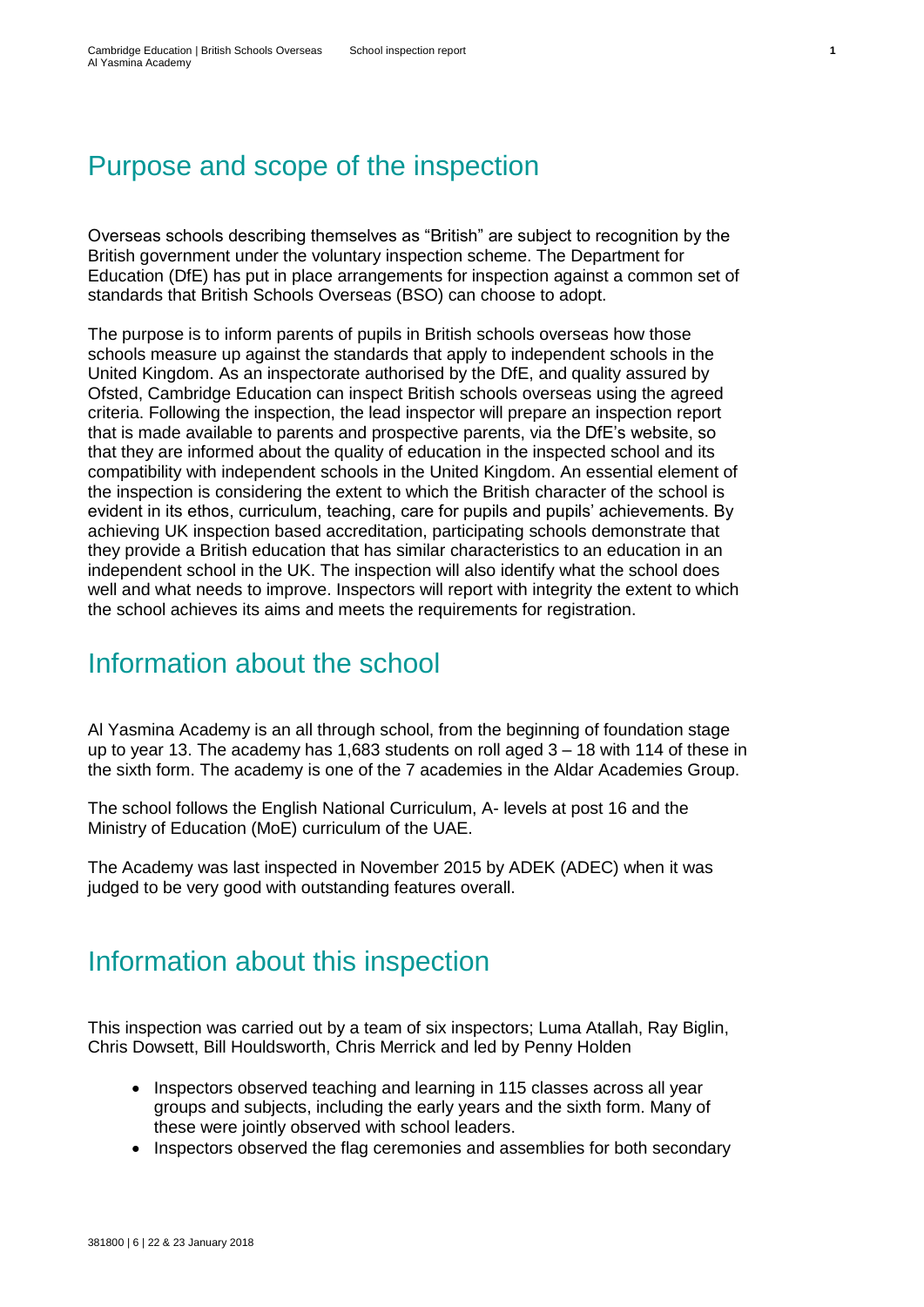and primary pupils

- Inspectors looked at arrangements at break-times, lunchtime, and the beginning and ends of the day and visited after school clubs.
- Pupils' work was looked at in and outside the classrooms.
- Discussions were held with senior leaders, with subject leaders, staff, a representative of the group of Academy schools, governors, parents and pupils.
- A range of documentation and policies was scrutinised, including the school's self- evaluation, records of pupils' behavior and attendance, assessment information and school newsletters.
- Inspectors analysed records relating to the quality of teaching, and the school's website, including information about extra-curricular activities, trips and visits.

Inspectors reviewed records, policies and procedures relating to safeguarding.

# <span id="page-7-0"></span>Overall effectiveness

#### **Effectiveness of leadership and management is outstanding**

All of the BSO standards are met in full and relate to the whole school, in addition the requirements for the National Curriculum and the EYFS are met as these are the responsibility of the school overall.

The Principal leads a strong, experienced and effective leadership team which has proved itself highly successful in achieving the aims of the school and in promoting pupils' all round achievements. This leadership team works together extremely well by supporting one another through using their individual strengths and talents. Roles are taken extremely seriously with a tremendous professionalism. The roles of the leadership team cover the wide range of responsibilities necessary and offers a thorough overview so that a clear eye is kept on all areas of the school. For example, the Head of Primary and Head of Secondary are very skilled and experienced in their areas and also work very effectively together. Both have their own teams of assistant and associate assistant principals with matching responsibilities, such as 'pastoral, welfare and standards', to allow for cross phase understanding. This well-structured leadership team provides clear educational direction and ensures that there are positive relationships between all members of the school community.

Leadership and management at all levels, from senior leadership through to middle and emerging leaders in the school are outstanding. Class teachers are determined to do the best for their pupils and support the school's vision and aims. Everyone knows their role within the school and performs it well, to the benefit of the pupils and the pupils' achievements.

The school is successful in recruiting high quality staff, ensuring their suitability to work with children, and supporting and developing them. Staff are given great opportunities to take on new responsibilities and to experience leadership at the next level through strategies such as the shadow leadership team and being 'Principal for the Day'.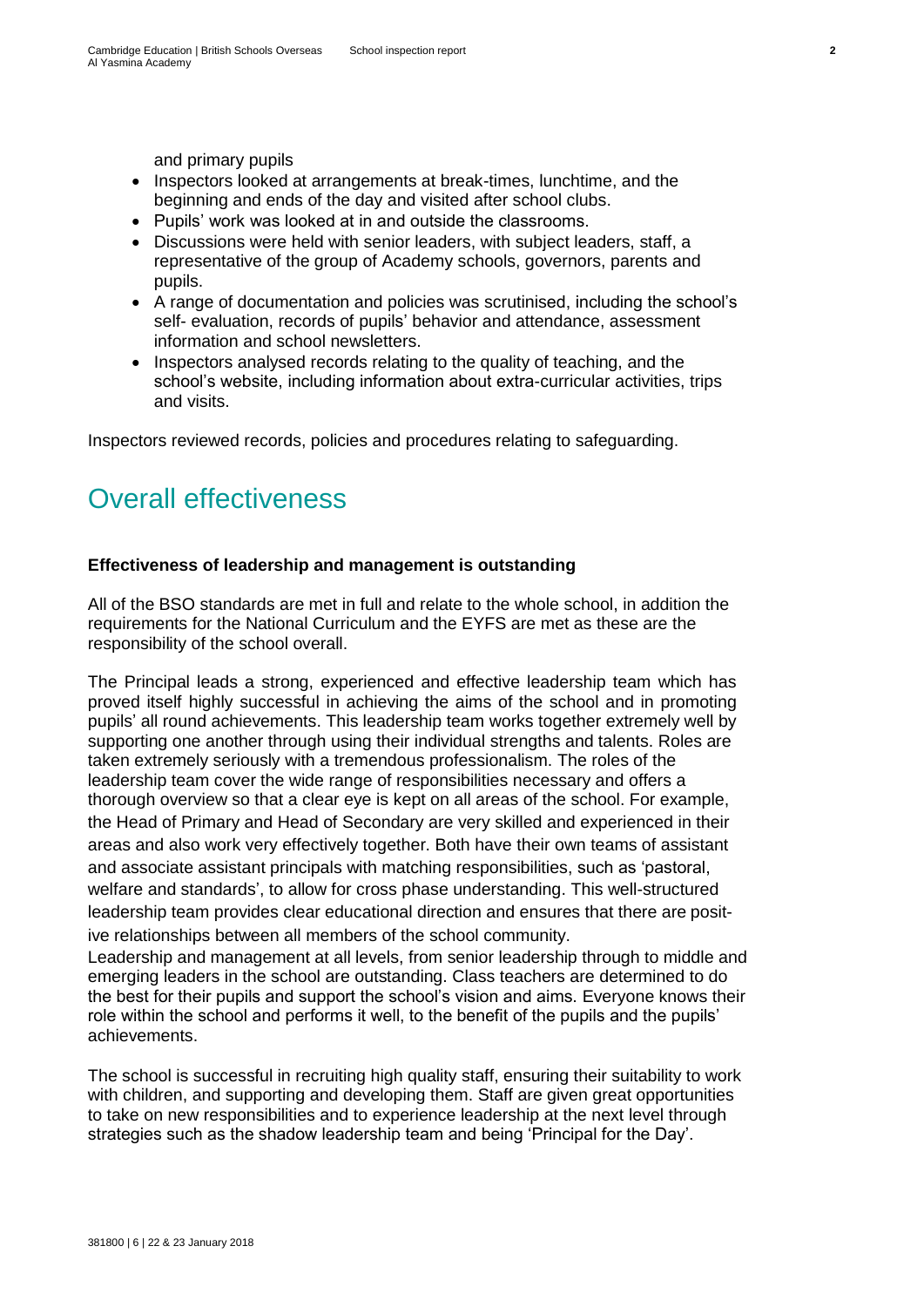School development and improvement are seen as important priorities. Leaders know their school well through a thorough and well-judged cycle of monitoring activities. This information is used astutely to set clear priorities for improvement. There is a detailed, challenging and realistic self-evaluation document demonstrating clear thinking and decision-making. As a result, weaknesses are tackled most effectively ensuring that pupils make the best possible progress with their learning. Although the school had a positive inspection report in 2015, the school did not 'sit on its laurels' but tackled the key issues rigorously and made excellent progress with them. Attendance and punctuality, for example, have improved significantly and the Arabic department is now offering a well-balanced and effective curriculum achieving much improved results.

As part of the school's cycle of monitoring its effectiveness, teaching quality is checked regularly in order to confirm that pupils' achievements are being supported effectively. Professional development and support is offered to maintain the highest quality in teaching. There is a persistent focus on improving the quality of learning through the best possible teaching. Staff are reflective about how they teach and consistently think about how they might support their pupils' learning in the most effective way. The teachers have embraced the highly interesting 'Visible Learning Project', which requires their engagement in an action research project focussed on developing the best quality of learning possible.

There are effective arrangements for checking pupils' progress through age appropriate tracking systems. The school monitors pupils' achievements systematically to ensure no pupil falls behind and that everyone attains their very best.

Subjects leaders, phase leaders and others with responsibilities within the school focus on improvement and constantly challenge themselves to see they are doing as well as they should be.

The curriculum is rich, well thought through and planned. It offers pupils an exceptional quality of experience that introduces them to the English early years foundation stage, the full English National Curriculum, and the MoE curriculum where relevant. The range of subjects and courses offered helps pupils acquire knowledge, understanding and skills in the humanities, linguistic, mathematical, scientific, technical, social, physical and artistic learning. It supports pupils' spiritual, moral, social and cultural development very successfully. Fundamental British values such as the rule of law, individual liberty and mutual respect and tolerance of those with different faiths and beliefs are included. Pupils discuss issues of difference, tolerance and harmony with respect and sensitivity. Lessons draw well on planned sequences of activities and offer both challenge and support. There are visits and visitors who add interest to the pupils' studies. After school activities add to the opportunities for pupils to take part which they do with enthusiasm and enjoyment. Pupils recognise their love of learning is in part due to the interesting opportunities and experiences they are given in and out of class.

Governance is strong; the directors of the academy group, governors and senior staff have a clear vision for the direction of the school and they challenge one another to ensure the direction of travel is appropriate. They have ensured that the accommodation and resources available are excellent in quality and quantity. The school aims to be at the forefront of development and improvement within the family of Aldar Academies.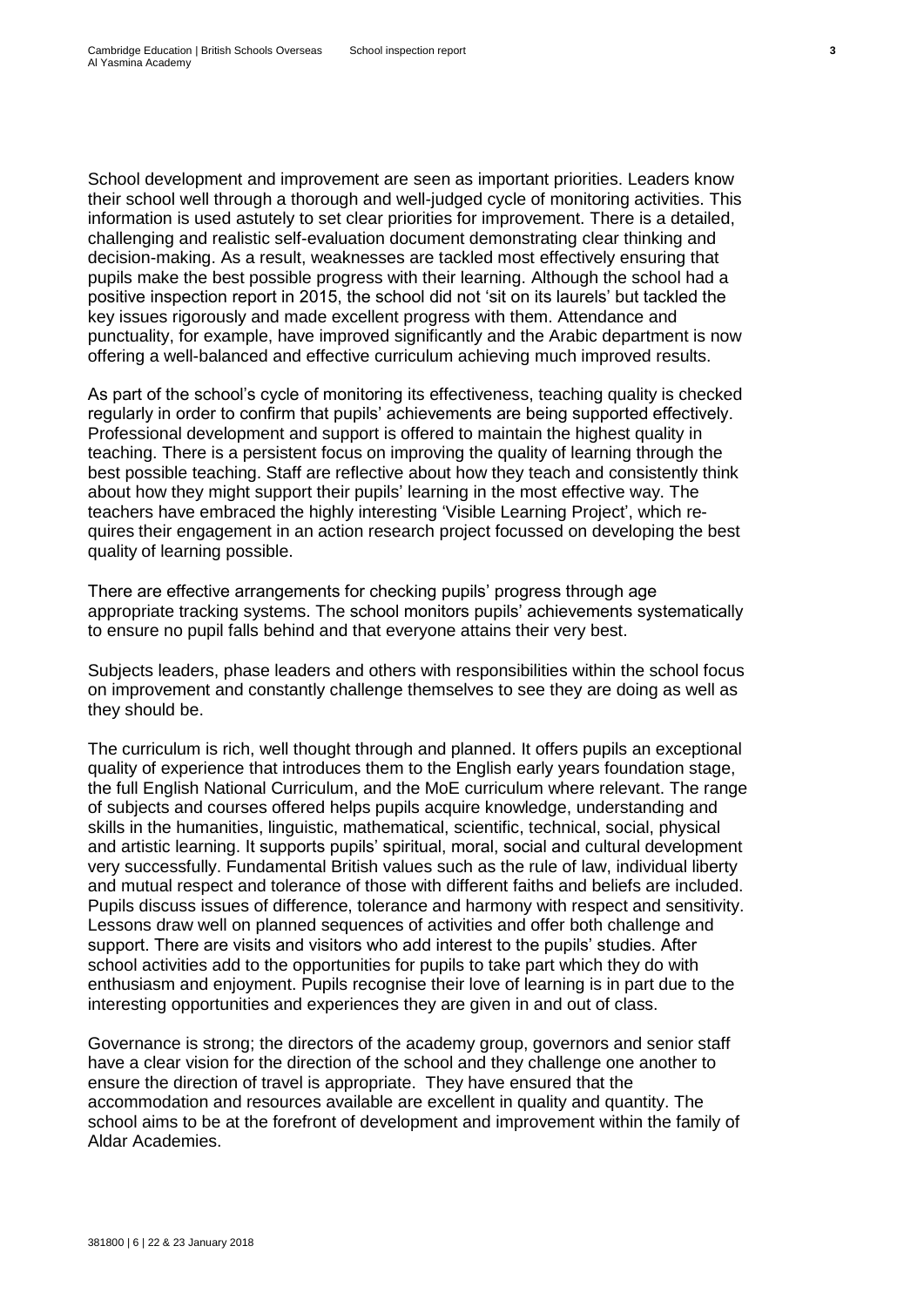The school maintains excellent relationships with parents and parents are extremely happy with the school's provision for their children. Communication with and information for parents, including that on the website, is well written and useful. Parents value the access they have to their children's teachers and the quality of information they receive about their child's progress through reports and meetings. Parents' concerns are given prompt attention and are sympathetically resolved.

Safeguarding procedures are thorough and meet requirements in full. There is a culture of vigilance to keep children safe. Those with responsibilities for safeguarding, inclusion and additional support carry them out with skill and rigour. Day to day child protection practices are strong and valued by parents. Staff are well trained in child protection and their knowledge is updated annually. Pupils feel they are listened to and know whom they could turn to if they had concerns. High quality training develops the staff's confidence and competence in challenging views of extremism and in supporting debate. Recruiting systems for all staff ensure that the appropriate checks are made. There are relevant and up-to-date policies that provide helpful guidance for staff to ensure that safeguarding is a strength across the school.

#### **Quality of teaching learning and assessment is outstanding**

From the EYFS through to the sixth form learning is excellent; supported by the great relationships between adults and pupils and the quality of teaching. Teachers have excellent subject knowledge and they use this to enthuse the pupils, which results in determined engagement and excellent learning. An excellent range of teaching methods and resources are used to involve the pupils in lessons so that they think and learn independently. Teachers have an excellent understanding of the demands of public and externally moderated examinations and pupils are prepared well for these.

Teaching across the school and in all subjects is strong. Planning is good and based on a good knowledge of pupils' achievements and strengths and weaknesses. Teachers and teaching assistants are given time to plan together so that the pupils' individual needs can be taken in to account to challenge the most able and support those that need it. A few teachers are 'capping' pupils' achievements in classrooms by setting goals that they state are only for some.

Effective working routines are established throughout the school so that teachers can spend time teaching rather than organising pupils or managing their behaviour. There are high expectations of pupils' behaviour when learning which are completely justified. There is a consistency of approach by all staff which reinforces expectations.

Teachers' feedback to pupils is thorough, offering good advice about how a pupil can improve their work, although there are a few occasions where pupils do not appear to take notice of these suggestions. The presentation of work in exercise books is excellent, showing that pupils take pride in their work and are keen to show their best efforts to their teachers. Pupils work very supportively in groups showing good collaborative skills and empathy towards one another.

Assessment records and reports are well focussed, detailed and clearly indicate the amount of progress made. All subjects and phases have secure tracking systems to ensure teachers pay close attention to the progress pupils are making in order to stop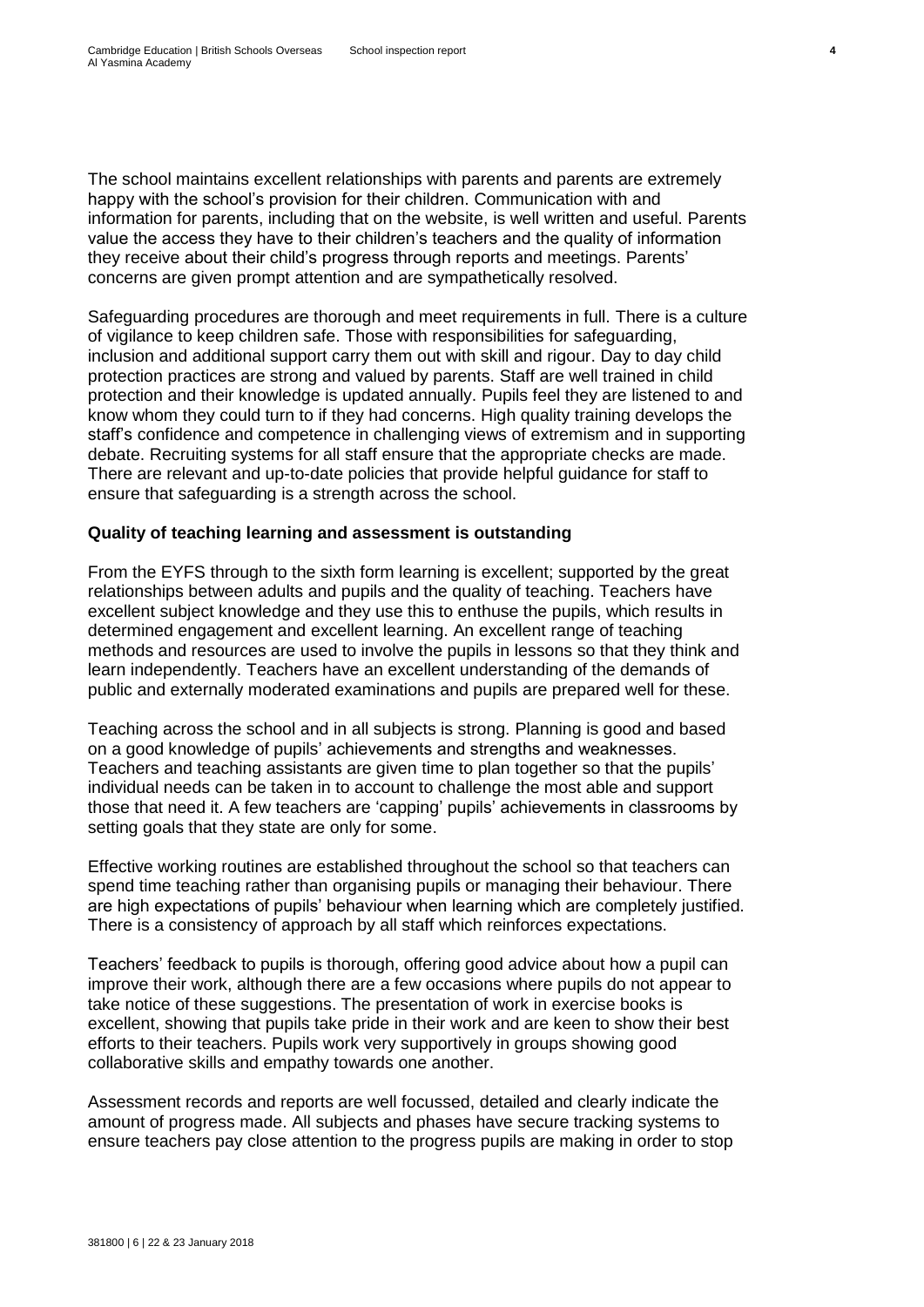any falling behind. In Arabic for example, the diagnostic test set at the beginning of the year is proving to be a good indicator of prior learning. In the EYFS there are multiple ways of assessing progress which all contribute to a dialogue about an individual's learning.

Literacy is a strong element in all subjects, 'Talk for writing' has had an excellent impact on writing and in Arabic the 'Introduction to the guided reading programme' supports students to improve their reading skill. Young children are encouraged, and able to answer in whole sentences and clear voices, whereas some older pupils were not projecting their voices well and too often answering questions with one word or short answers.

Assessment in lessons is generally strong, helping teachers identify where misconceptions have occurred or where there is a misunderstanding. There were some excellent examples of teachers selecting to work with a group who were stuck on a concept and then quickly moving them back to work with the whole class after a simple oral assessment activity.

#### **Personal development, behaviour and welfare is outstanding**

Pupils demonstrate a thirst for learning through their excellent attitudes. The atmosphere in classrooms is consistently very positive. Whether in early years, in Key Stages 1, 2, 3 and 4 or in sixth form, classrooms attitudes are constructive and enthusiastic with motivated learners keen to participate and contribute. Pupils are extremely respectful to one another and to adults. They engage maturely with visitors and are happy to discuss their education. They learn to self-govern their behaviour from an early age. Positive peer pressure plays a strong part in ensuring there is no low level disruption and that excellent behaviour is the norm.

Pupils are able to work independently and also be very supportive of one another. When working together pupils can combine their knowledge and understanding very effectively to learn, which impacts positively on achievement. The quality of their debate in lessons is thoughtful and attentive and they show great respect for each other's views and the sensitivities necessary to discuss difficult topics.

The 90 different nationalities represented in the school are recognised as a value to all. The school facilitates a harmonious student body with common values of tolerance, understanding and respect, and as the pupils said themselves "we are all in the same boat so let's make the best of it"

Movement between lessons is ordered and purposeful, even the youngest pupils delight in pleasing adults by showing how sensible they can be. A year 6 class coming in from outside were full of pride when told what good role models they were being to the younger pupils. Lunchtime groups display great cooperative and friendly attitudes to one another in all the common areas inside and outside.

Attendance has improved over recent years, due to much improved monitoring and administration and is now broadly average. Pupils of all ages enjoy coming to school and are punctual to lessons. Punctuality to Arabic lessons is better because of the good monitoring systems.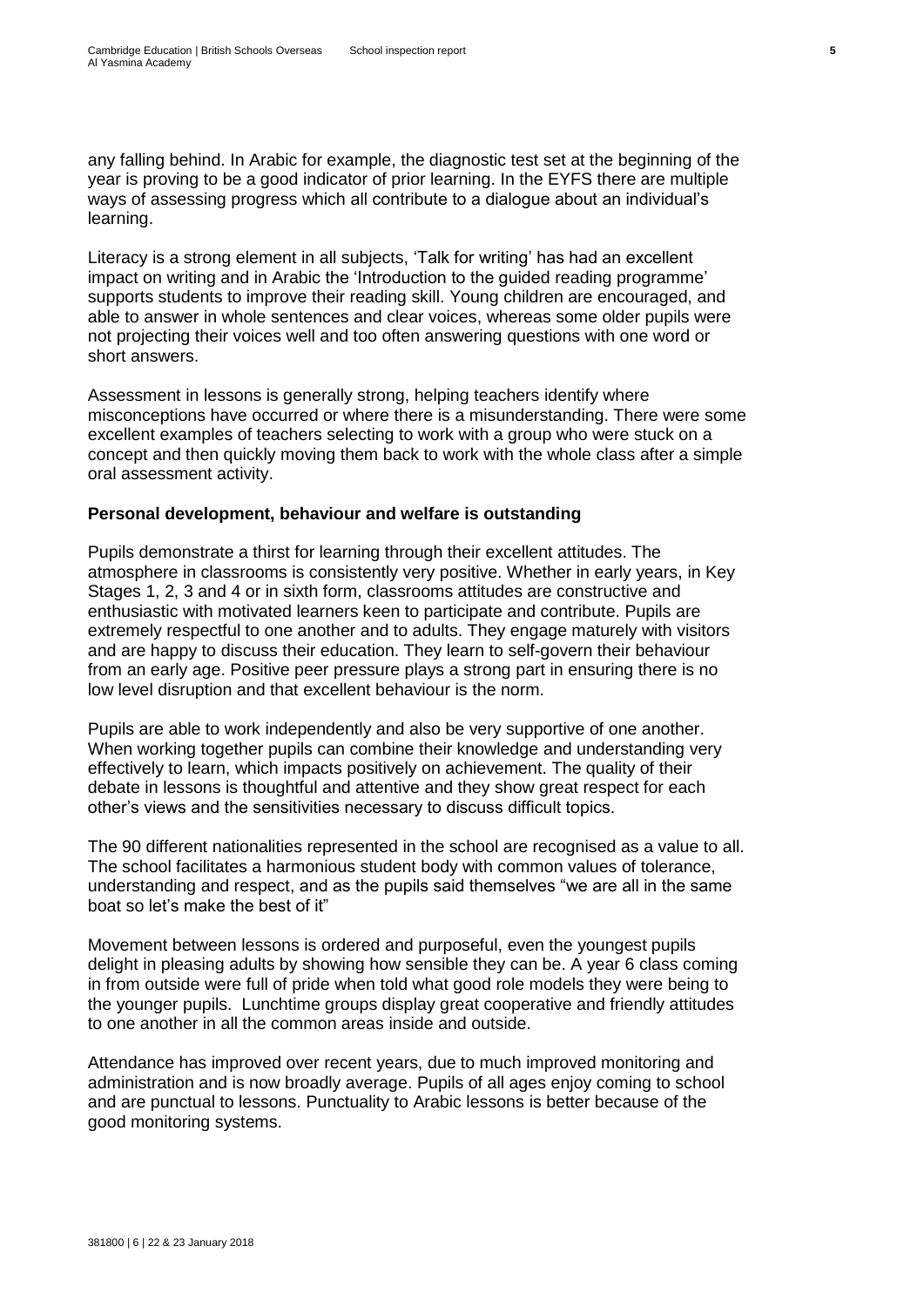Pupils have a clear understanding of British values, law and order, right and wrong and democracy, which they feel they experience throughout their life in the school. They appreciate how this fits within the values of the culture of Abu Dhabi and the teaching of Islam. In discussions about equalities the pupils handled the understanding of context and an appreciation of difference extremely maturely.

Pupils feel very safe within the school. There is very little bullying but if it occurs it is dealt with very quickly within the agreed expectation of zero tolerance in the culture of the school. Good advice is given on how to stay safe 'on line' which is valued and seen as helpful by pupils. Parents have confidence in the school's procedures for welfare, health and safety.

There is strong support for pupils aged from 3 to 18 who are identified as having a special educational need. A full-time school counsellor works with pupils who are experiencing problems or facing personal challenges.

The older pupils are given excellent careers guidance, supported by work experience and many other activities that equip them well for their future education or career paths.

These good outcomes in personal development, behaviour and welfare are underpinned by excellent and robust policies and procedures.

#### **Outcomes for pupils is outstanding**

Pupils make excellent progress throughout the school especially when their different starting points are taken into account. They make sustained progress in developing excellent knowledge, understanding and skills over time. Pupils achieve very well against the targets set for them in the short and long term. The school works with considerable mobility as pupils arrive and leave midyear throughout the school as parents' jobs dictate.

Those who are learning English from the beginning are well supported and quickly become integrated into the main learning life of the school. Pupils who have special educational needs and/or disabilities, achieve well because teachers plan lessons well and staff in the achievement centre and secondary inclusion, support pupils effectively and seek to ensure that their needs are met.

Progress in the EYFS is strong with a sizable percentage of children starting with no or little English. There is a strong focus on communication and language, which has been effective, as by the end of the phase, the number achieving expected and exceeding outcomes is broadly in line with expectations. Other areas of learning also show that children are making appropriate or better progress.

Pupils build on this progress in Key Stage 1 and by the end of year 2 achieve reasonably close to English levels for meeting or exceeding expectations. There are slight differences between boys and girls and between them and UAE Nationals but the school is working effectively to narrow these gaps. Work in books show that pupils are on track to achieve well in this year's SATs.

Progress is strong through Key Stage 2 and by the end of year 6 whilst boys are achieving slightly better in mathematics and science than girls, the gap is narrowing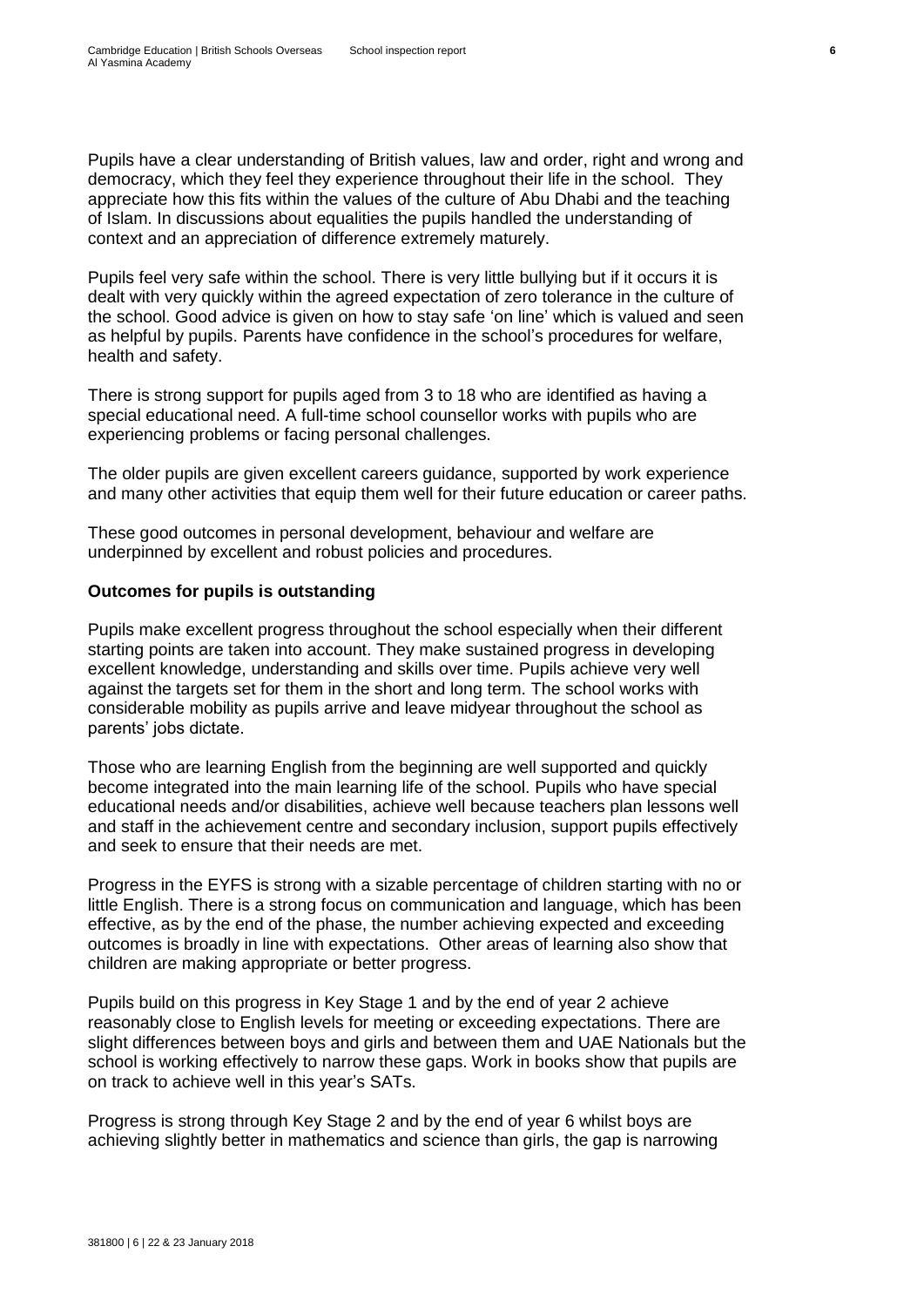and pupils are achieving outcomes that prepare them well for their work in the next part of the school.

Achievement in Key Stage 3 is strong, influenced by the broad range of subjects on offer and the high-quality specialist teaching which is able to build upon the secure and well-structured learning that has taken place in the primary section of the school.

Outcomes for GCSE are strong with Al Yasmina pupils gaining more GCSE 5 A\* - C including English and Mathematics than in England. Progress observed in classrooms and in books indicate that results should be good again this year.

Achievement has improved in Arabic and in Islamic studies so that outcomes are now good. 98% of students achieved the necessary standard in the Ministry of Education exams last year.

The Sixth form has a very open entry policy and for some students this makes academic subjects very challenging. As there are no vocational ones to select, due to local regulations, this has an effect on overall statistics. However, taking this into account, observing work in classrooms and looking at likely results this year, progress is outstanding.

Pupils throughout the school read well with interest, fluency and comprehension at an appropriate level for their age. They are articulate and love to discuss their ideas and share their knowledge in a manner that is better than might be expected for their age.

#### **Early years provision is Outstanding**

The leadership of this area is excellent; there is a clear vision for the phase and an understanding of how to develop and continually improve. Staff are given excellent professional development opportunities and the knowledge and understanding of early years pedagogy is extensive and drives improvement.

Provision is of a very high standard and provides extremely well organised and accessible resources that support all areas of the Early Years Foundation Stage (EYFS) curriculum.

Investment in the outdoor area in recent months has resulted in challenging provision for physical development as well as open-ended resources that support creative thinking. The different needs of children in the two foundation stage years, FS1 and FS2, are met because the provision is so well focussed.

Programmes to develop communication, language and literacy are very well embedded and the children enjoy telling stories such as the 'Little Red Hen'. Themes are well used to develop vocabulary and language structures as seen in the Space theme. This generated enthusiasm for all; boys, girls and those with special educational needs as they shared books, wrote letters to Space Estate Agents and created their own aliens. As a result, children became confident speakers eager to talk about their work.

Children enjoy their learning because they are able to relate well to the adults and other children. They share and collaborate, for instance when working on construction, and the atmosphere in classrooms and the communal areas is calm and purposeful.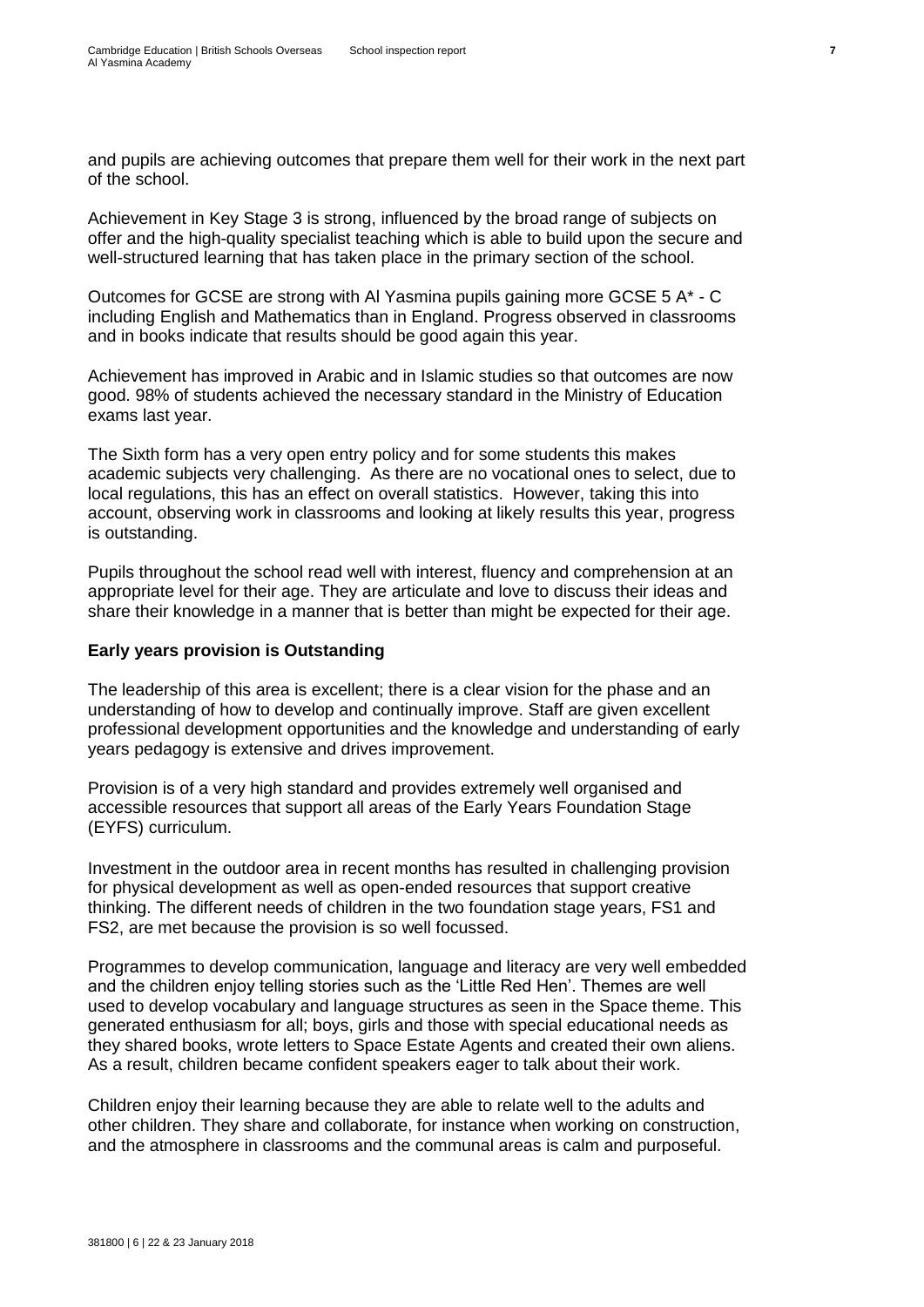#### **Sixth Form is Outstanding**

Leadership and management of the sixth form are strong. The sixth form leader has a clear vision for the direction of the sixth form and has put new systems in place, such as a strong mentoring process, which are beginning to help students make even better progress. There is a good range of A levels on offer and students who require it can re-sit Mathematics and English. The school offers easy access to the sixth form and for some pupils a less academic pathway would be appropriate. Currently there are no Level 3 vocational courses. Students are given good enrichment opportunities including EPQ.

Students' achievements are outstanding, those students who enter the sixth form with appropriate prior attainment make rapid progress and achieve very well by the end of year 13.

Careers advice and guidance is strong and supports students to make appropriate next choices, including to University in England.

Students feel well supported by their teachers. They value highly the time teachers and mentors devote to them to help them to make good progress. Students have outstanding attitudes to their learning. They clearly love their work and study diligently. Students feel safe and secure and attend well. The quality of teaching is excellent. Teachers are knowledgeable and have a real love of their subject. Relationships between teachers and students are outstanding and teachers are skilled at matching tasks to the needs of students.

### <span id="page-13-0"></span>Compliance with regulatory requirements

The school meets in full the requirements of the common set of standards for British Schools overseas (BSO).

## <span id="page-13-1"></span>What the school could do to improve further

Improve learning further across the school by exploring how the 21st century curriculum can support the school's visible learning project.

Extend the sixth form curriculum to include vocational routes for those learners for whom the academic only route is not appropriate, once these routes are approved by the regulatory authorities.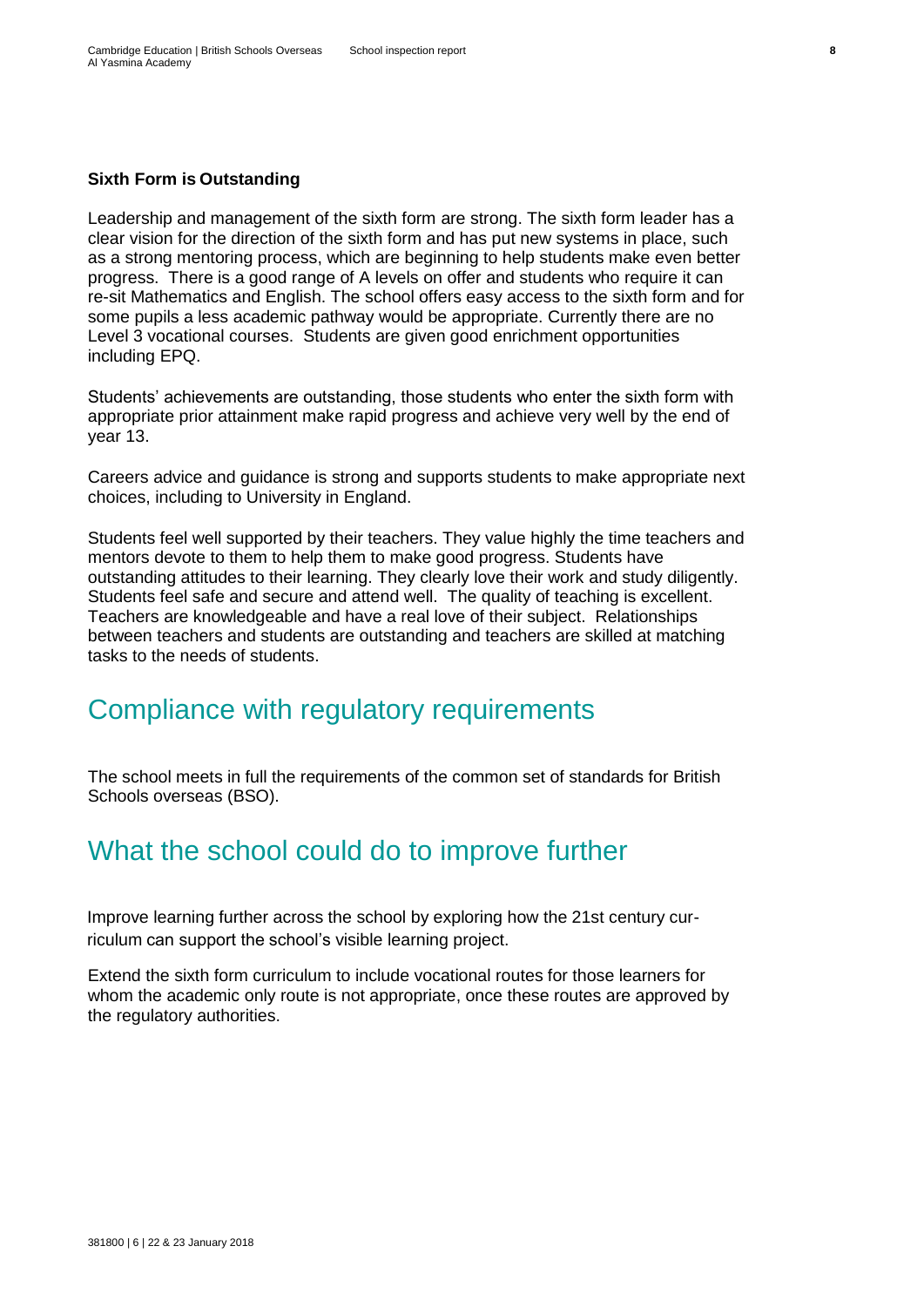# <span id="page-14-0"></span>Standards for inspection of British schools overseas

### <span id="page-14-1"></span>Quality of education provided

The quality of education is outstanding. All written policies are in place and monitored to ensure pupils have the best possible educational experience appropriate to their age. The fundamental British values of democracy, the rule of law, individual liberty and mutual respect and tolerance of those with different faiths and beliefs are evident throughout the school. Pupils make excellent progress in their learning and achieve well.

### <span id="page-14-2"></span>Spiritual, moral, social and cultural development of pupils

The spiritual, moral, social and cultural development of pupils is exemplary. Their attitudes to school and to those within in it are exceptionally positive. They are courteous to others and proud of their contribution to the school and the wider community. They relish in participating in activities offered in lessons and outside.

### <span id="page-14-3"></span>Welfare, health and safety of pupils

Pupils are well cared for. They are well guided and protected, to which their parents agree. All appropriate policies are in place and adhered to. Staff are well trained to ensure they fulfil their responsibilities in full. The school is an inclusive community in which all feel safe and valued.

### <span id="page-14-4"></span>Suitability of staff, supply staff and proprietors

Staff are all checked for suitability in line with the requirements to ensure the wellbeing and safety of the pupils. Excellent records are kept to ensure this is a rigorous and thorough process.

#### <span id="page-14-5"></span>Premises of and accommodation at schools

The premises and accommodation are excellent. All are in the best repair and offer excellent learning spaces for the pupils. Indoor and outdoor facilities are of the highest order.

#### <span id="page-14-6"></span>Provision of information

Information is of good quality and readily available to all, there are regular letters, open evenings, reports and a good website. Parents felt they had excellent relationships with the school and could always have access to more personal information about their child whenever they requested it.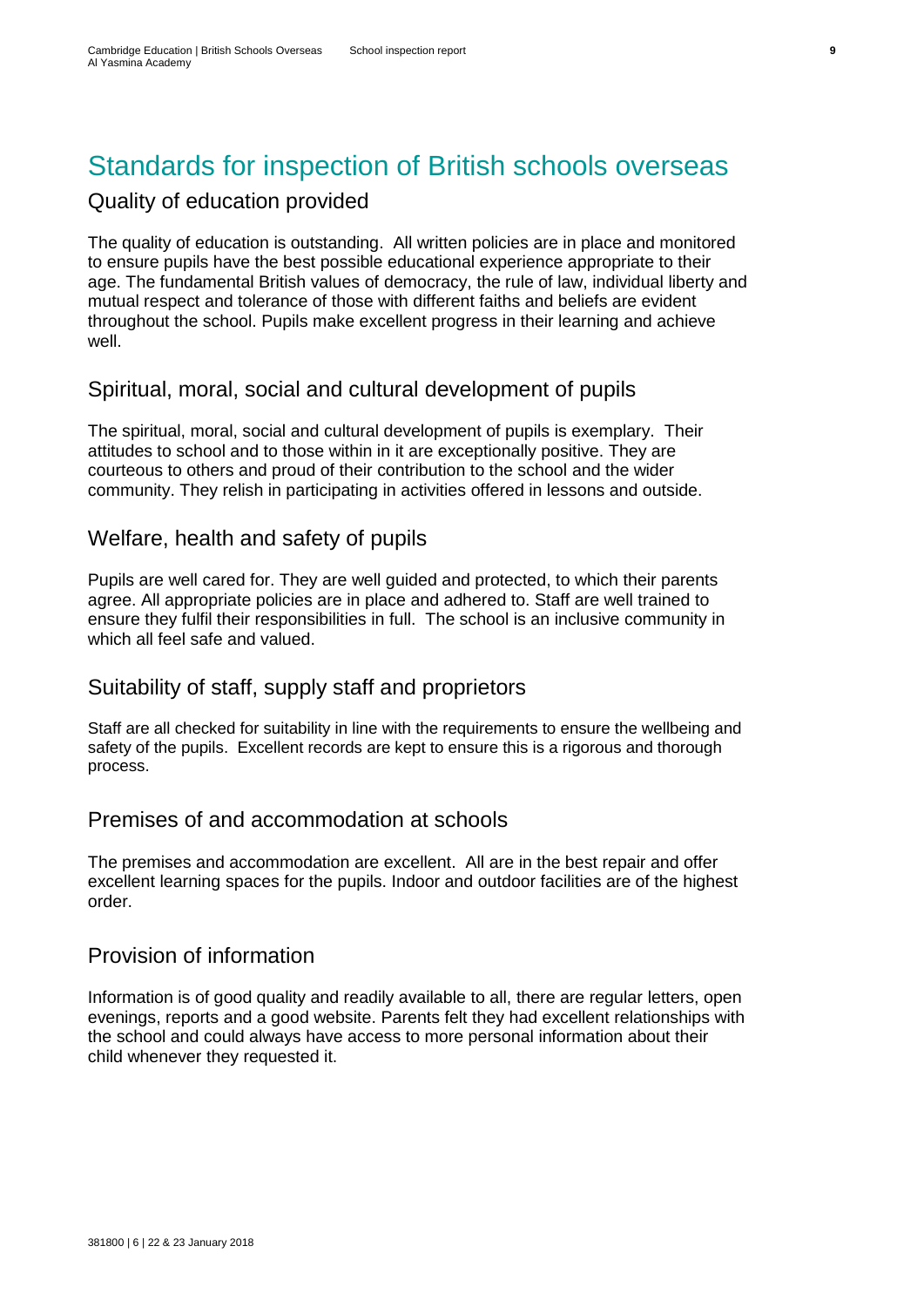### <span id="page-15-0"></span>Manner in which complaints are handled

The complaints procedure is clear, written down, and shared with parents. The process follows all appropriate stages and meets requirements in full.

### <span id="page-15-1"></span>Quality of leadership in and management of schools

Leadership and management ensures that the BSO standards are met consistently and actively promote the well-being of pupils so that the quality of provision is excellent

### <span id="page-15-2"></span>Minimum standards for boarding (where applicable)

Not applicable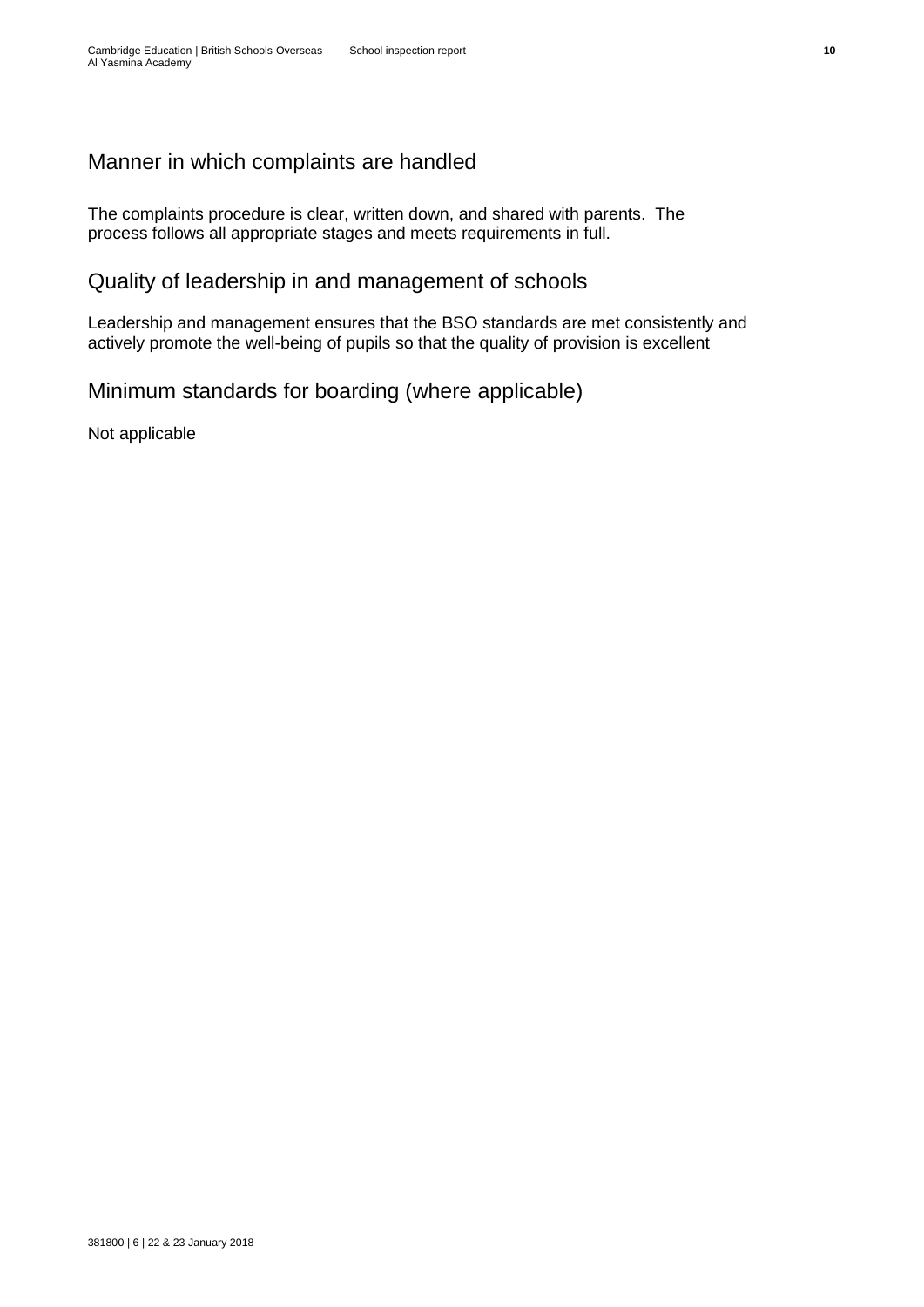# <span id="page-16-0"></span>Glossary of terms

## <span id="page-16-1"></span>What inspection judgements mean

| Grade   | <b>Judgement</b> | <b>Description</b>                                                                                                                                                                                                               |
|---------|------------------|----------------------------------------------------------------------------------------------------------------------------------------------------------------------------------------------------------------------------------|
| Grade 1 | Outstanding      | These features are highly effective. An outstanding<br>school provides exceptionally well for all its pupils'<br>needs.                                                                                                          |
| Grade 2 | Good             | These are very positive features of a school. A<br>school that is good is serving its pupils well.                                                                                                                               |
| Grade 3 | Satisfactory     | These features are of reasonable quality. A<br>satisfactory school is providing adequately for its<br>pupils.                                                                                                                    |
| Grade 4 | Inadequate       | These features are not of an acceptable standard.<br>An inadequate school needs to make significant<br>improvement in order to meet the needs of its<br>pupils. Ofsted inspectors will make further visits<br>until it improves. |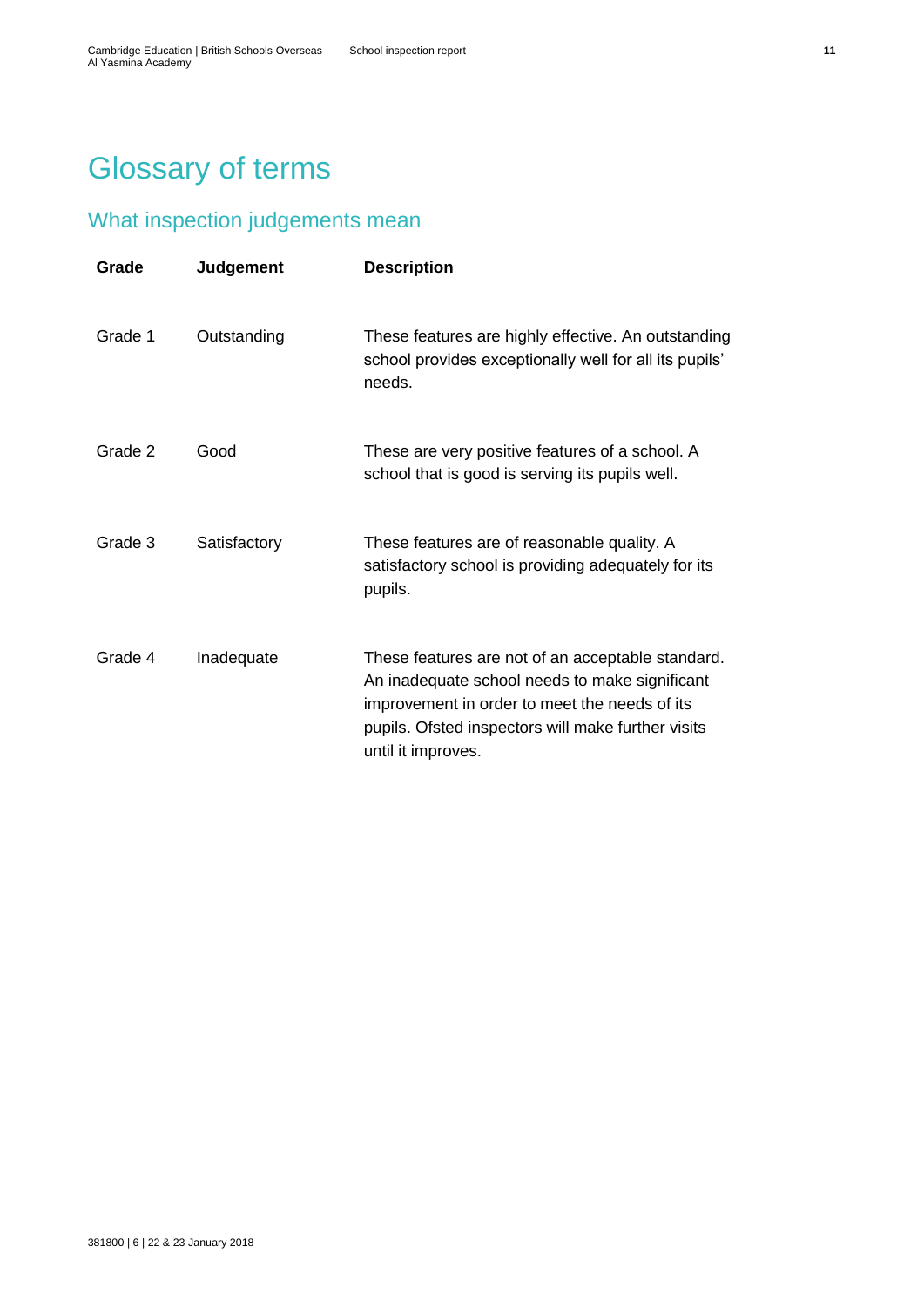## <span id="page-17-0"></span>Common terminology used by inspectors

| Achievement:                  | the progress and success of a pupil in their<br>learning, development or training.                                                                                                                                        |
|-------------------------------|---------------------------------------------------------------------------------------------------------------------------------------------------------------------------------------------------------------------------|
| Attainment:                   | the standard of the pupils' work shown by test and<br>examination results and in lessons.                                                                                                                                 |
| Capacity to improve:          | the proven ability of the school to continue<br>improving. Inspectors base this judgement on<br>what the school has accomplished so far and on<br>the quality of its systems to maintain<br>improvement.                  |
| Leadership and management:    | the contribution of all the staff with responsibilities,<br>not just the headteacher, to identifying priorities,<br>directing and motivating staff and running the<br>school.                                             |
| Learning:                     | how well pupils acquire knowledge, develop their<br>understanding, learn and practise skills and are<br>developing their competence as learners.                                                                          |
| <b>Overall effectiveness:</b> | inspectors form a judgement on a school's overall<br>effectiveness based on the findings from their<br>inspection of the school.                                                                                          |
| Progress:                     | the rate at which pupils are learning in lessons<br>and over longer periods of time. It is often<br>measured by comparing the pupils' attainment at<br>the end of a key stage with their attainment when<br>they started. |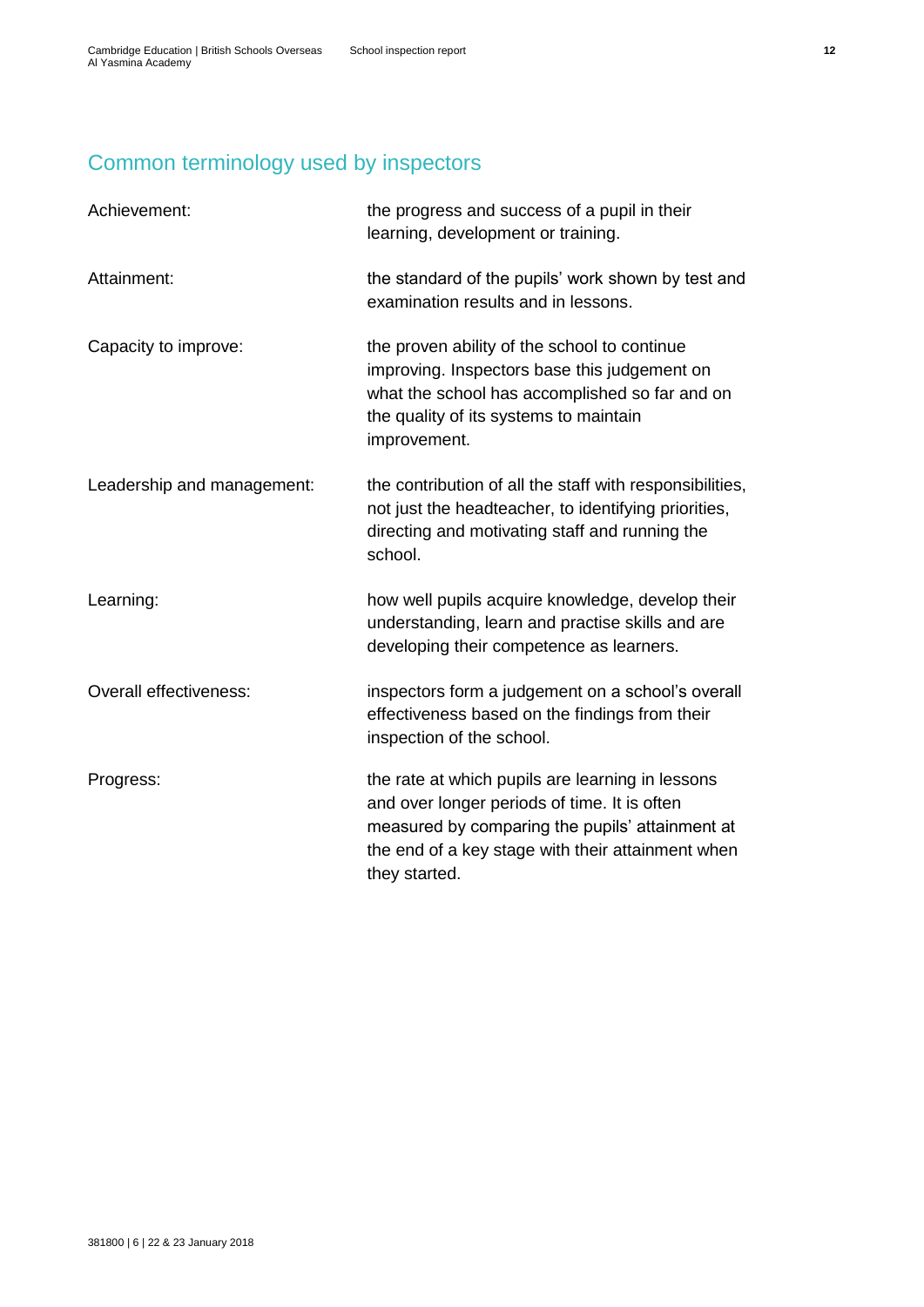# <span id="page-18-0"></span>School details

| <b>School status</b>              | <b>Private School</b>                                          |                                           |                           |
|-----------------------------------|----------------------------------------------------------------|-------------------------------------------|---------------------------|
| Type of school                    | Fee paying English national curriculum<br>international school |                                           |                           |
| Date school opened                | September 2008                                                 |                                           |                           |
| Age range of pupils               | $3 - 18$                                                       |                                           |                           |
| <b>Gender of pupils</b>           | Male and Female                                                |                                           |                           |
| Number on roll (full-time pupils) | 1683                                                           |                                           |                           |
| Annual fees (day pupils)          | Primary<br>41,580AED                                           | Secondary<br>from $48,510 -$<br>57,330AED | All in dirham<br>per year |
| <b>Address of school</b>          | P O Box 128166, Khalifa City A, Abu Dhabi                      |                                           |                           |
| <b>Telephone number</b>           | 0097 2 501 4800                                                |                                           |                           |
| <b>Fax number</b>                 | N/A                                                            |                                           |                           |
| <b>Email address</b>              | PA@alyasminaacademy.sch.ae                                     |                                           |                           |
| <b>Headteacher</b>                | Dr Tim Hughes, Principal                                       |                                           |                           |